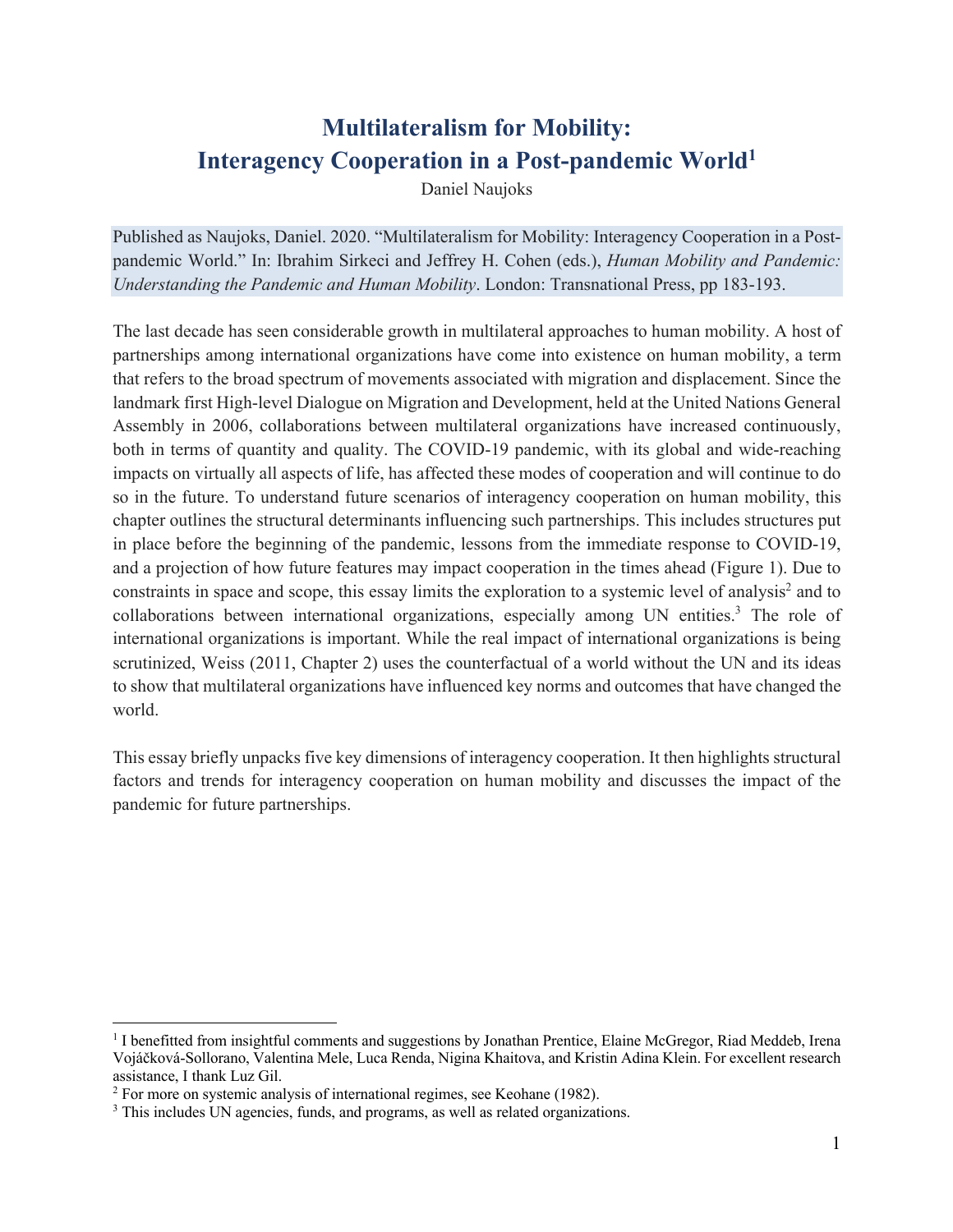**Figure 1: Systemic factors determining cooperation between international organizations on human mobility**



#### *Source*: Author.

*Note*:  $+/-$  in the arrows indicate a positive or negative effect on interagency cooperation, respectively.

### **The pre-pandemic foundations for cooperation**

The system of international organizations is characterized by a high degree of fragmentation (Karns, Mingst and Stiles 2015). It includes a multitude of UN entities, Bretton Woods institutions – the World Bank and the International Monetary Fund (IMF) –, the Organisation for Economic Co-operation and Development (OECD), regional organizations, such as the African Union, Economic Community of West African States (ECOWAS) or the Association of Southeast Asian Nations (ASEAN) and many more. Several institutions and mechanisms at the global, regional and country level aim at addressing the threat of incoherent approaches, avoiding that different actors work at cross purposes, or increasing synergies between entities and activities.

Interagency cooperation can be measured in five main dimensions. The (1) frequency of cooperation, (2) the mode or intensity of cooperation, (3) the level of cooperation, especially whether cooperation takes place at the headquarters, regional, national or sub-national level, (4) the extent of issues covered by collaborative systems and (5) to what extent a broad variety of agencies partake (inclusiveness). The continuum of cooperation modes starts with basic *coordination*. Coordination aims at avoiding conflict and overlap between the activities of different actors. It is often limited to sharing information in institutional working groups. *Cooperation* or *collaboration* involves a higher intensity partnership that enhances the activities through the buy-in, resources, and expertise of the involved actors. The mode with the highest interaction intensity is based on full-fledged *joint, integrated programming* that creates synergies between the unique strengths of the involved partners.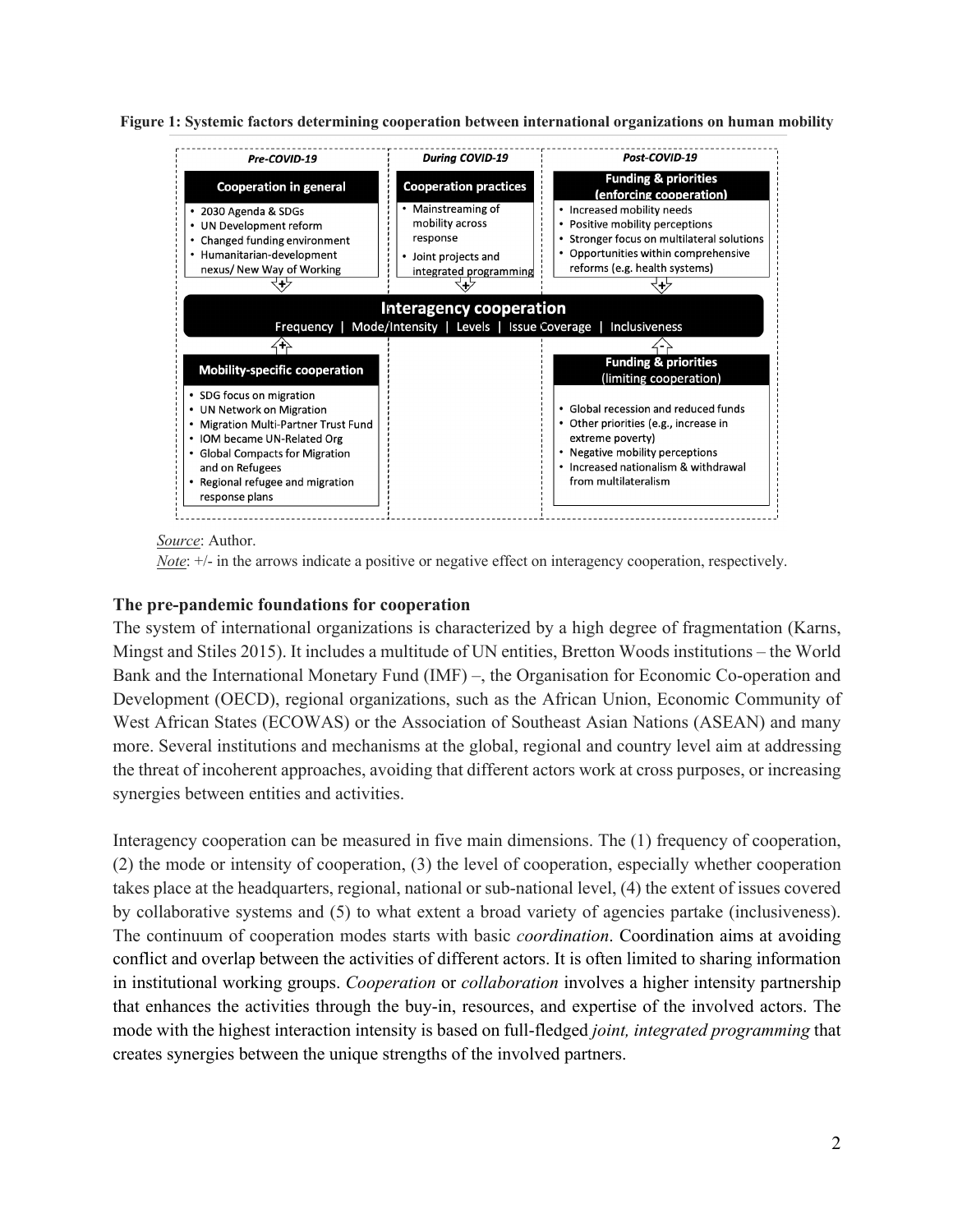Truly integrated programmes between international organizations are still an exception and we lack a thorough understanding of the factors that impede or enable more and better collaboration.<sup>4</sup> Changes in cooperation could take place in any of the dimensions outlined above. And while we might see increases in some dimensions, other might decrease. However, this short analysis is limited to highlighting how the response to the global COVID-19 crisis and expected changes in funding and mobility priorities in its aftermath will influence interagency cooperation. As this essay cannot examine the specific effects on the frequency, modes, levels, issue-coverage, and inclusiveness of interagency cooperation, I will use *cooperation* or *collaboration* as general terms that may include a variety of the above modes and dimensions.

### **General trends and factors influencing inter-agency cooperation**

The response to the COVID-19 pandemic comes on the heels of a number of reform processes that will continue to shape interagency cooperation. These include the 2030 Agenda and its Sustainable Development Goals that require integrated approaches across a broad range of sectors and stakeholders (Monkelbaan 2019). Since the beginning of conceptualizing the United Nations Development Assistance Frameworks (UNDAFs) and the 'Delivering as One' approach, several UN reforms aimed to bring more meaningful cooperation to the fragmented UN country teams (Mele and Cappellaro 2018). The internal guidance on the United Nations Sustainable Development Cooperation Framework – as the revamped UNDAFs are labelled now – stresses that the "2030 Agenda for Sustainable Development demands a UN development system that is agile, cohesive and responsive to a country's priorities and people's needs" (United Nations 2019, 4). To this end, the Sustainable Development Cooperation Framework is placed at the heart of the latest reform, as the UN Development System's collective offer to support countries in addressing key SDG priorities and gaps (p.5). The framework is meant to trigger a review of the UN country team configuration to ensure it has the capacities to deliver and comes with new tools for coordination and accountability (ibid.). Thus, it envisions that UN entities "contribute their expertise, tools and platforms in a coherent, integrated and synergistic manner" (para 9). Lastly, while the collaboration across the UN working between country offices was institutionally limited, the reform specifically aims at identifying opportunities for cross-border dialogue and collaboration, which is particularly important for human mobility issues. While there are many reasons why actual collaborations may fall short of these lofty aspirations, the reform illustrates the system's tendency toward more cooperation between its entities.<sup>5</sup>

In 2016, the UN system renewed its ambition to bridge the so-called 'humanitarian-development divide' (Grandi 2016). In fact, the 2016 World Humanitarian Summit established a 'New Way of Working' that is supposed to move beyond traditional silos, and work across mandates, sectors and

<sup>&</sup>lt;sup>4</sup> While cooperation between states has received considerable attention (Barnett and Finnemore 1999; Barrett 2007: Wivel and Paul 2019), the literature on interagency cooperation, especially at the country level, is still nascent. Based on an analysis of the UN framework to 'deliver as one,' Mele and Cappellaro (2018) identify two coordinating practices that help overcome limitations of inter-UN-agency cooperation, namely, *systemic thinking* and *jointly mobilizing resources* and consensus.

<sup>&</sup>lt;sup>5</sup> In addition, fundings structures are key determinants for cooperation. Whereas many donors prefer earmarked fundings and venue shopping, there is tendency to shift away from earmarked fundings and increase competion foor funds. The new, more complex funding environment is another key factor in favor of more partnerships.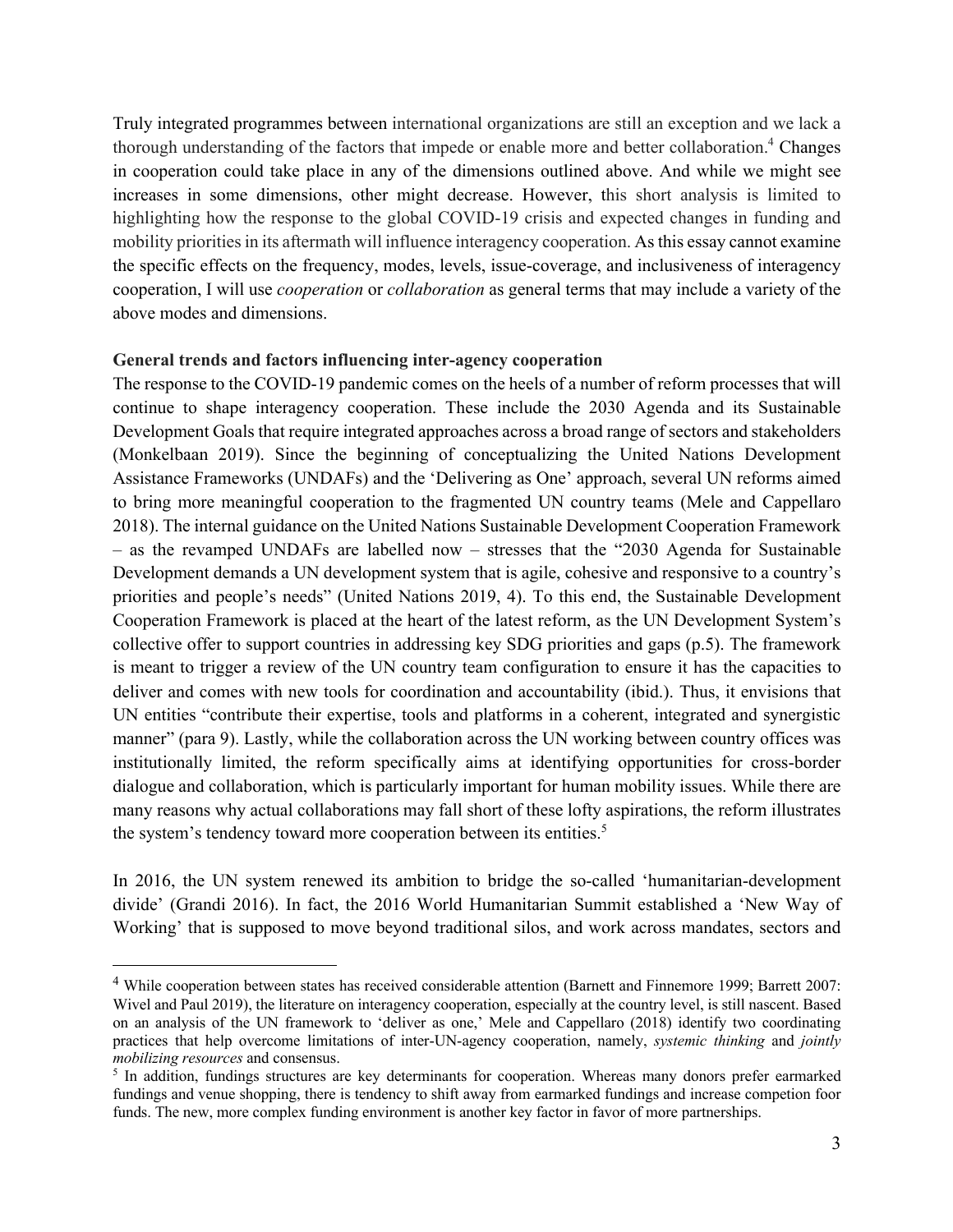institutional boundaries to work on the basis of joint problem statements, identify and coordinate collective outcomes, and draw on the comparative advantage of specific actors. Although for the time being, these objectives remain more aspirations than practice, the New Way of Working creates incentive structures for international organizations to cooperate, especially on refugees and other forcibly displaced populations (Hanatani, Gómez and Kawaguchi 2018).6

# **Foundations for mobility-specific cooperation**

Echoing the general trend toward more meaningful collaboration, several normative, institutional and operational developments incentivize closer partnerships among international organizations and UN agencies when it comes to human mobility.<sup>7</sup>

First, the SDGs contain a number of explicit references to migration. This includes the necessity to protect migrant workers' labor rights, facilitate orderly, safe, regular and responsible migration, reduce the transaction costs of migrant remittances, as well as establish scholarships that can affect student mobility and eliminate trafficking in persons.<sup>8</sup>

Second, the adoption of the UN Global Compact for Safe, Orderly and Regular Migration (GCM) and the Global Compact on Refugees (GCR) in 2018 provide strong incentives for closer interagency cooperation. Within its objective 23 to "strengthen international cooperation and global partnerships," the GCM stresses that "we require concerted efforts at global, regional, national and local levels, including a coherent United Nations system" (para 40). In the lead up to the process that culminated in the adoption of the two Global Compacts, the International Organization for Migration (IOM) officially became an UN-related organization. While the IOM was already part of several UN country teams before, this change further increases the possibilities for cooperating with other UN entities and enables the IOM to officially contribute to UN county teams' approach to migration.<sup>9</sup>

Third, three iterations of a migration-centered cooperation platform have intended to foster stronger inter-UN collaboration. In the preparation of the UN's first High-level Dialogue on International Migration and Development in 2006, the informal Geneva Migration Group that was founded three years earlier, transitioned into the Global Migration Group (GMG). The GMG grew considerably over the next 12 years and saw several joint publications, guidance notes and incentives to work at the country level. With the adoption of the UN Global Compact for Safe, Orderly and Regular Migration (GCM) in 2018, the GMG became the UN Network on Migration, with the objective to "ensure

<sup>&</sup>lt;sup>6</sup> In some cases, progress has been under the New Way of Working, see Center on International Cooperation (2019).

<sup>&</sup>lt;sup>7</sup> For the role of international organizations in the global governance of migration, see Newland (2010); Betts (2011) and Geiger and Pécoud (2014).

<sup>&</sup>lt;sup>8</sup> For an in-depth discussion of the SDGs' direct migration targets and indicators, see Naujoks (2018) and Foresti and Hagen-Zanker (2017) and Global Migration Group (2017) from the applied UN perspective. Naujoks' (2019) *mobility mandala* shows that human mobility is a key aspect of economic growth and employment, health, education, democratic governance, climate change and other sectors, linking it not only to the explicit migration references but to all 17 SDGs and nearly all of their 169 targets––often in multiple ways.

<sup>9</sup> In addition, another underlying cause for this development was that that the earlier reform of the UN development cooperation system in 2014/2015 tended to exclude the IOM from UNCTs (McGregor, forthcoming), which would have impeded cooperation on mobility issues.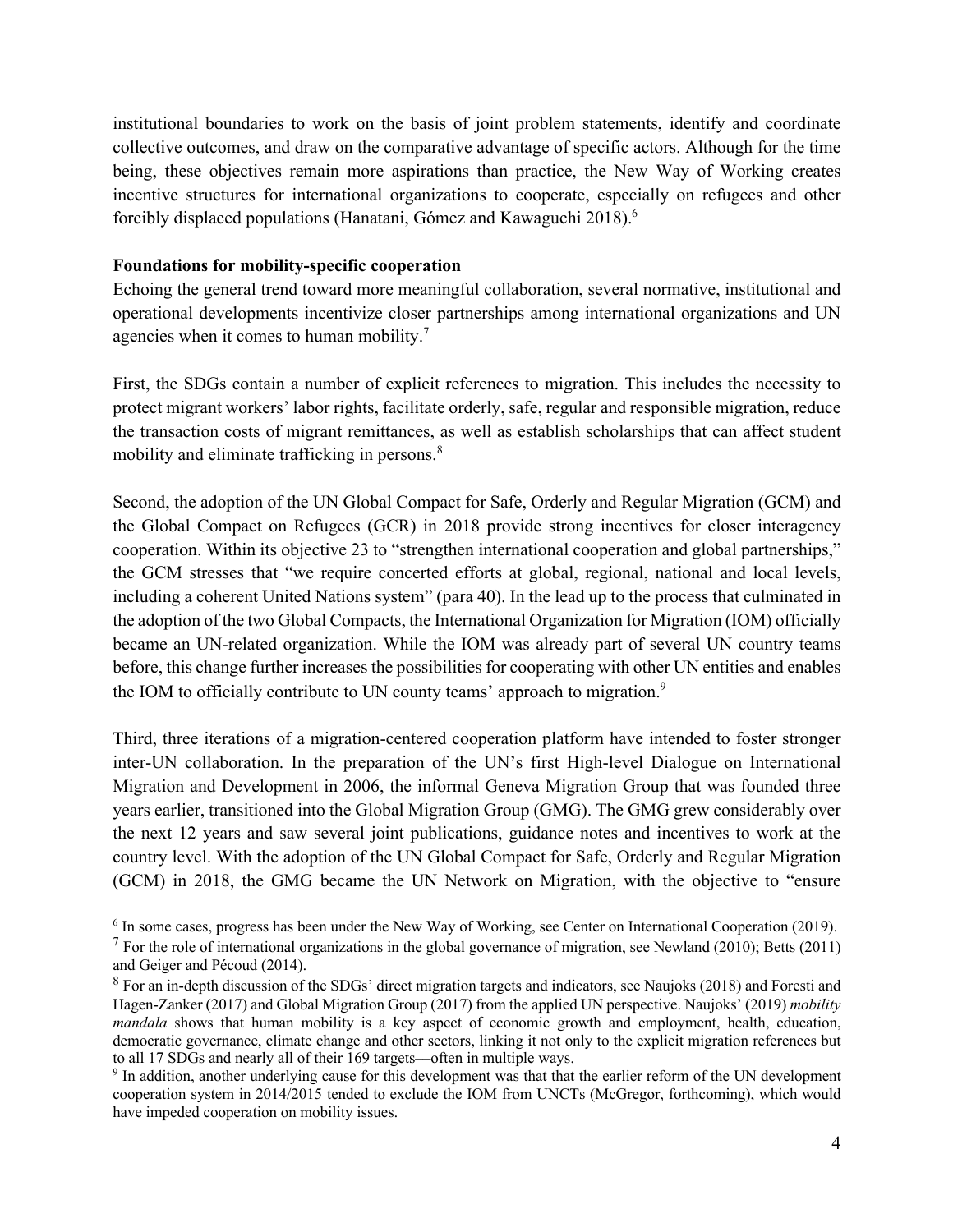effective and coherent system-wide support to implementation, […] follow-up and review of the Global Compact" (GCM, para  $44-45$ ).<sup>10</sup> Importantly, the Network on Migration has an express mandate from the member states, a clear focus, namely to support the implementation of the GCM, including at the country level and a stronger executive structure with important implications for the promotion of cooperation. Following the GCM's call for a Start-Up Fund for Safe, Orderly and Regular Migration, the UN Network for Migration established a Migration Multi-Partner Trust Fund (MPTF) as a UN pooled fund. The Migration MPTF is expected to "contribute to ensuring robust, coordinated, inclusive and coherent United Nations system-wide support to Member States in their implementation, follow-up and review of the GCM" (MPTF, 2019, p.5).

Fourth, several regional refugee and migration response plans have led to effective partnerships, most notably the Regional Refugee and Resilience Plan (3RP) in Response to the Syria Crisis that is co-led by UNHCR and UNDP, bringing together over 270 partners in Turkey, Lebanon, Jordan, Iraq and Egypt. $^{11}$ 

## **Interagency Cooperation on Human Mobility in response to COVID-19**

In addition to individual agencies' work on mobility and COVID-19, the system-wide response to the pandemic shows a strong mainstreaming of human mobility and an increase in joint and integrated projects.

The UN's general statement on addressing the effects of the COVID-19 pandemic "Shared Responsibility, Global Solidarity: Responding to the socio-economic impacts of COVID-19" highlights the particular losses for migrant workers and the knock-on effects on economies heavily dependent on remittances (UN 2020b, 8). When urging that "[n]ational solidarity is crucial to leave no one behind," the UN stresses the need to consider age, gender and migratory status for the "[p]rotection of human rights and efforts to ensure inclusion" (p.16). Moreover, it emphasizes the need to prioritize social cohesion measures, especially where fragility results from protracted conflict, recurrent natural disasters or forced displacement  $(p.19)^{12}$ 

 $10$  The call for strong interagency partnerships on human mobility is also reflected in agency-specific guidance notes (UNDP 2016, para 58-65). In addition, since 2007, the annual *Global Forum on Migration and Development* (GFMD) and since 2013, the World Bank-led *Global Knowledge Partnership on Migration and Development* (KNOMAD) have induced a range of meaningful partnerships between different international organizations, as well as research and civil society partners.

 $11$  Cooperation on refugee issues has also benefited from the so-called cluster approach that was adopted in 2005 by the Inter-Agency Standing Committee to strengthen the effectiveness of humanitarian response through building partnerships. Since 2013, UNHCR has developed its Refugee Coordination Model centered around a Refugee Response Plan (RRP). An RRP is "a UNHCR-led, inter-agency planning and coordination tool for large-scale or complex refugee situations. RRPs present the inter-agency response strategy and the corresponding financial requirements of all partners to ensure the coherence and complementarity of the humanitarian response" (UNHCR, n.d.). For more information, see UNHCR (2019).

 $12$  In addition, the statement recognizes the specific vulnerabilities of young refugees and migrants who may be affected by "limited movement, fewer employment opportunities, increased xenophobia etc." (p.18) and the need to ensure that children displaced by COVID-19 have access to education (p.22).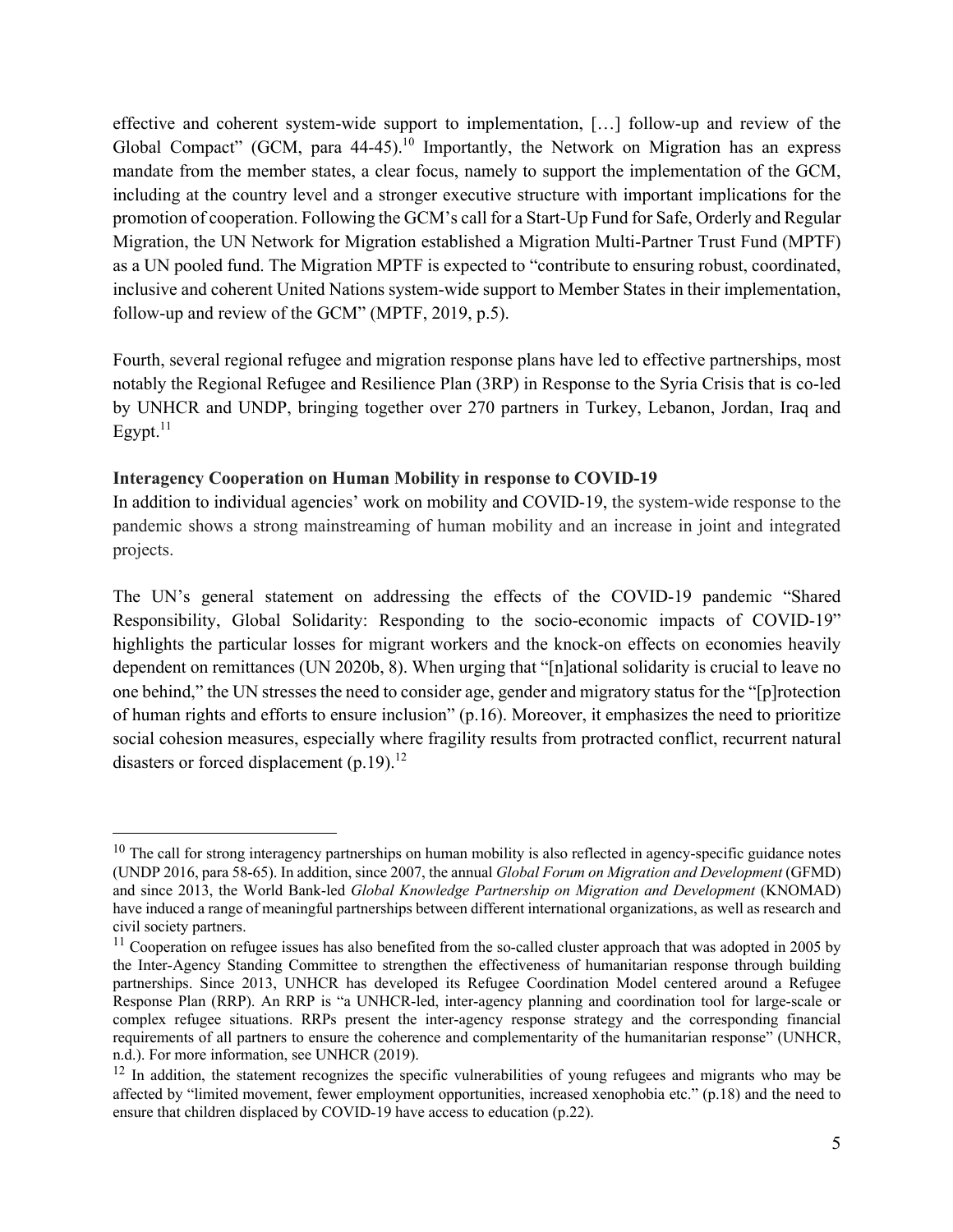The UN Secretary-General's policy brief "COVID-19 and People on the Move," spells out "four basic tenets to advancing safe and inclusive human mobility during and in the aftermath of COVID-19: 1. Exclusion is costly in the long-run whereas inclusion pays off for everyone. 2. The response to COVID-19 and protecting the human rights of people on the move are not mutually exclusive. 3. No-one is safe until everyone is safe. 4. People on the move are part of the solution." (UN 2020a, 4). In fact, the document emphasizes that "People on the move in vulnerable situations are particularly exposed to the health impact of COVID-19"  $(p.8)$ .<sup>13</sup> The UN Network on Migration (2020) also jointly condemned the forced returns of migrants and reminded governments of the commitments to uphold the human rights of all migrants.

The UN's *Global Humanitarian Response Plan COVID-19* aims to raise \$6.7 billion, of which nearly \$1.5 billion is intended for actions under the Regional Refugee Response Plans or Regional Refugee and Migrant Response Plans (OCHA 2020a, 6). The plan explicitly recognizes

"Those who stand out as suffering the most are older persons, […] *forcibly displaced persons, refugees, asylum seekers and migrants*, and people who have lost their sources of income and fall outside social protection systems." (OCHA 2020a, 5, emphasis added).

Consequently, it highlights protecting, assisting and advocating for refugees, internally displaced people, migrants and host communities particularly vulnerable to the pandemic as one of the three interrelated strategic priorities (p. 5).<sup>14</sup> To this end, the plan foresees partnerships between specific UN entities<sup>15</sup> to advocate and ensure that refugees, migrants, and IDPs receive COVID-19 assistance; and to prevent, anticipate and address risks of violence, discrimination, marginalization and xenophobia towards refugees, migrants, and IDPs. In addition, specific mobility objectives are included in the other strategic priorities, such as setting up a Migration Health Evidence Portal for COVID-19 to provide access to research and evidence on the intersection between COVID-19 and migration health (p. 49). Also the UN's summary of the "United Nations Comprehensive Response to COVID-19 spells out specific challenges and needs for actions for refugees and migrants" (UN 2020d, 22-23). The prominent inclusion of human mobility in the UN's global actions needed to address the fallout from the pandemic signals that human mobility is not a second-tier priority but that it is recognized as an integral part of the required development efforts.

# **Post-pandemic partnerships on human mobility**

<sup>&</sup>lt;sup>13</sup> The Regional Risk Communication and Community Engagement Working Group (2020) established guidance on how to include marginalized and vulnerable people, including migrants, in risk communication and community engagement.

<sup>&</sup>lt;sup>14</sup> The other two priorities are (1) Containing the spread of the COVID-19 pandemic and decreasing morbidity and mortality; and (2) decreasing the deterioration of human assets and rights, social cohesion and livelihoods.

<sup>&</sup>lt;sup>15</sup> Groups including 3-4 agencies each with IOM, UNHCR, UNICEF, UNDP, UNFPA and UNRWA are named as leads for different outcomes. The Annex to the Global Humanitarian Response Plan Covid-19 that spells out the details of the UN's coordinated appeal (OCHA 2020b, 7-13) specifies that each UN agency involved in the humanitarian response to the pandemic is addressing migrants, refugees or internally displaced in one way or another.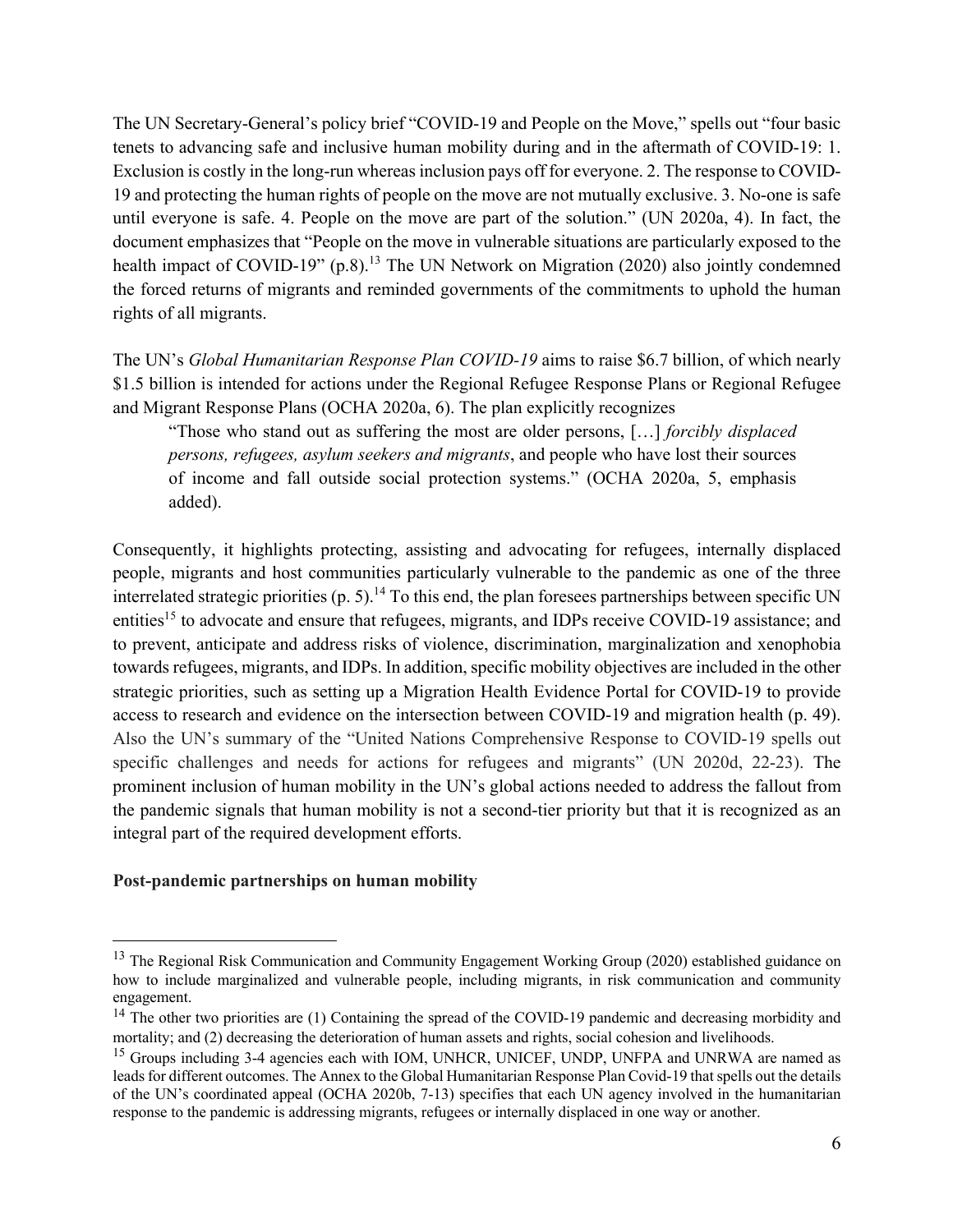The above analysis shows that strong factors are moving international organizations, and specifically those in the UN family, to increasingly meaningful partnerships. The response to the COVID-19 pandemic has further heightened the role of close cooperation. While these structural determinants will continue to push for collective actions, future developments will equally depend on changes in available funding and shifting development priorities.

While the bulk of factors described thus far tend to have cooperation-reinforcing impacts, future factors may have positive or negative effects. Although migration flows are projected to fall in the short-term, migration stocks may not (Ratha et al. 2020). In terms of ground-realities, the aftermath of the pandemic is likely to further increase vulnerabilities for migrants and displaced populations. As human mobility is a quintessential adaptation strategy (Naujoks 2019), the economic consequences may increase mobility pressures and needs, which in turn, may lead to more funding and strategic priorities on the issues. However, a global recession may also lead to decreased budget allocations to international organizations, as well as to shifts to other priorities, such as the need to address that due to the pandemic, "tens of millions of people are being pushed back into extreme poverty and hunger" (United Nations 2020c, 2). On the other hand, calls to mount "the most robust and cooperative health response the world has ever seen" (UN 2020a, 1) or similar reforms, bring opportunities to engage mobility-aspects.

It is too early to predict to what extent the closure of borders, increases in nationalism, economic protectionism, withdrawal from multilateralism, such as the US exiting the WHO, and a crisis of trust in forms of global governance will prevail (Krisch 2020) or whether narrow nationalism will emerge triumphant from the crisis (Torres 2020). While these tendencies were present during the pandemic, there are countertendencies that use the crisis to fortify multilateral action. The UN Secretary-General urges states to provide the "strongest support […] to the multilateral effort to suppress transmission and stop the pandemic, […] to cushion the knock-on effects on millions of people's lives, their livelihoods and the real economy" and "to learn from this crisis and build back better" (UN 2020b, 1- 2). He emphasizes the need for a "large-scale, coordinated and comprehensive multilateral response amounting to at least 10 percent of global GDP" (p.1) and encourages the global community to "seize the opportunity of this crisis to strengthen our commitment to implement the 2030 Agenda and the 17 Sustainable Development Goals" (p.2). Thus, addressing the UN Economic and Social Council, India's Prime Minister Narendra Modi (2020) emphasized, "let us pledge to reform the global multilateral system. To enhance its relevance, to improve its effectiveness, and to make it the basis of a new type of human-centric globalisation. […] the fury of the pandemic provides the context for [the UN's] rebirth and reform. While major crisis provide a window of opportunity to pursue policy change not every crisis leads to significant and positive changes. Analyses from policy change at the national level suggests that specific characteristics of the policy regime will affect whether and to what extent change occurs (Rinscheid 2015). As several countries are in the process of drafting national voluntary reviews of the GCM implementation, the heightened levels of interagency collaboration during the pandemic might influence the future planning of its implementation.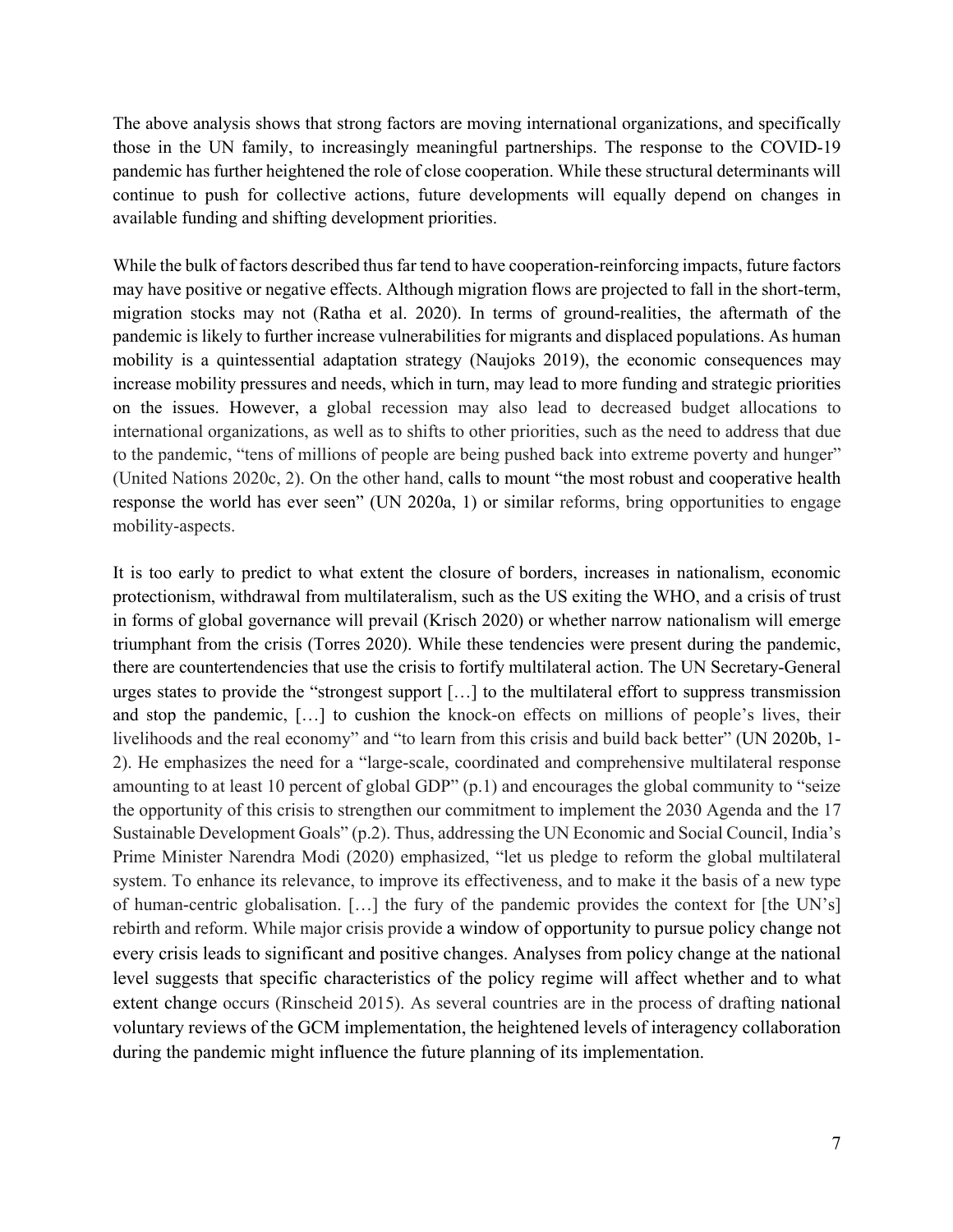Lastly, the pandemic led to two competing perceptions of mobile populations. While some viewed immigrants and refugees as suspicious 'bringers of disease,' the pandemic seems to have simultaneously boosted migrants' perception in many parts of the world. Not only did immigrant doctors, medical staff and researchers provide key health services. Immigrant workers in professions that were previously not labeled 'essential,' such as food delivery, grocery stores, or agricultural workers were often applauded for their important contributions. To some extent this even led to discussions to overcome the 'skilled/low-skilled' classification of work towards recognizing the work that is essential. Lastly, the UN's (2020a, 4) reminder that "No-one is safe until everyone is safe" reflects longstanding arguments about why excluding irregular and other migrant groups from effective access to public health is likely to backfire.

## **Conclusion**

Combined with the strong foundations for interagency cooperation and the trends towards better partnerships on human mobility, the above snapshots of key factors indicate that the COVID-19 pandemic has broken down additional barriers and reinforced collaborative systems. The above analysis has outlined key factors as they result from the letter of official strategies and documents. Of course, the reality of cooperation is often not as rosy and we need to know to what degree funding structures, donor preferences, differences in mandates and entities shielding their areas of work by mandate arguments, the role of policy-entrepreneurs and brokers, as well as politics affect the dimensions of cooperation and, importantly, their outcomes. While the new UN Network on Migration provides a stronger foundation for cooperation, it needs to address how to overcome its explicit focus on the GCM and also tackle issues that lie at the intersection with the Global Compact on Refugees and other mobility questions. However, the strengthening of interagency mechanisms in light of the COVID-19 pandemic gives hope that multilateral approaches to human mobility will increase in quantity and quality.

#### **References**

- Barnett, Michael N. and Martha Finnemore. 1999. The Politics, Power, and Pathologies of International Organizations. *International Organization* 53 (4): 699-732.
- Barrett, Scott. 2007. *Why Cooperate? The Incentive to Supply Global Public Goods*. Oxford: Oxford University Press.

Betts, Alexander (Ed). 2011. *Global Migration Governance*. Oxford: Oxford University Press.

- Center on International Cooperation. 2019. The Triple Nexus in Practice: Toward a New Way of Working in Protracted and Repeated Crises, New York.
- Foresti, Marta and Jessica Hagen-Zanker. 2017. Migration and the 2030 Agenda for Sustainable Development. London: Overseas Development Institute.
- Geiger, Martin and Antoine Pécoud. 2014. International Organisations and the Politics of Migration. *Journal of Ethnic and Migration Studies* 40 (6): 865-887.
- Grandi, Filippo. 2016. World Humanitarian Summit: Addressing Forced Displacement. *UN Chronicle* 53 (1): 16.
- Hanatani, Atsushi, Oscar A. Gómez, and Chigumi Kawaguchi. 2018. *Crisis Management Beyond the Humanitarian-Development Nexus.* London: Routledge.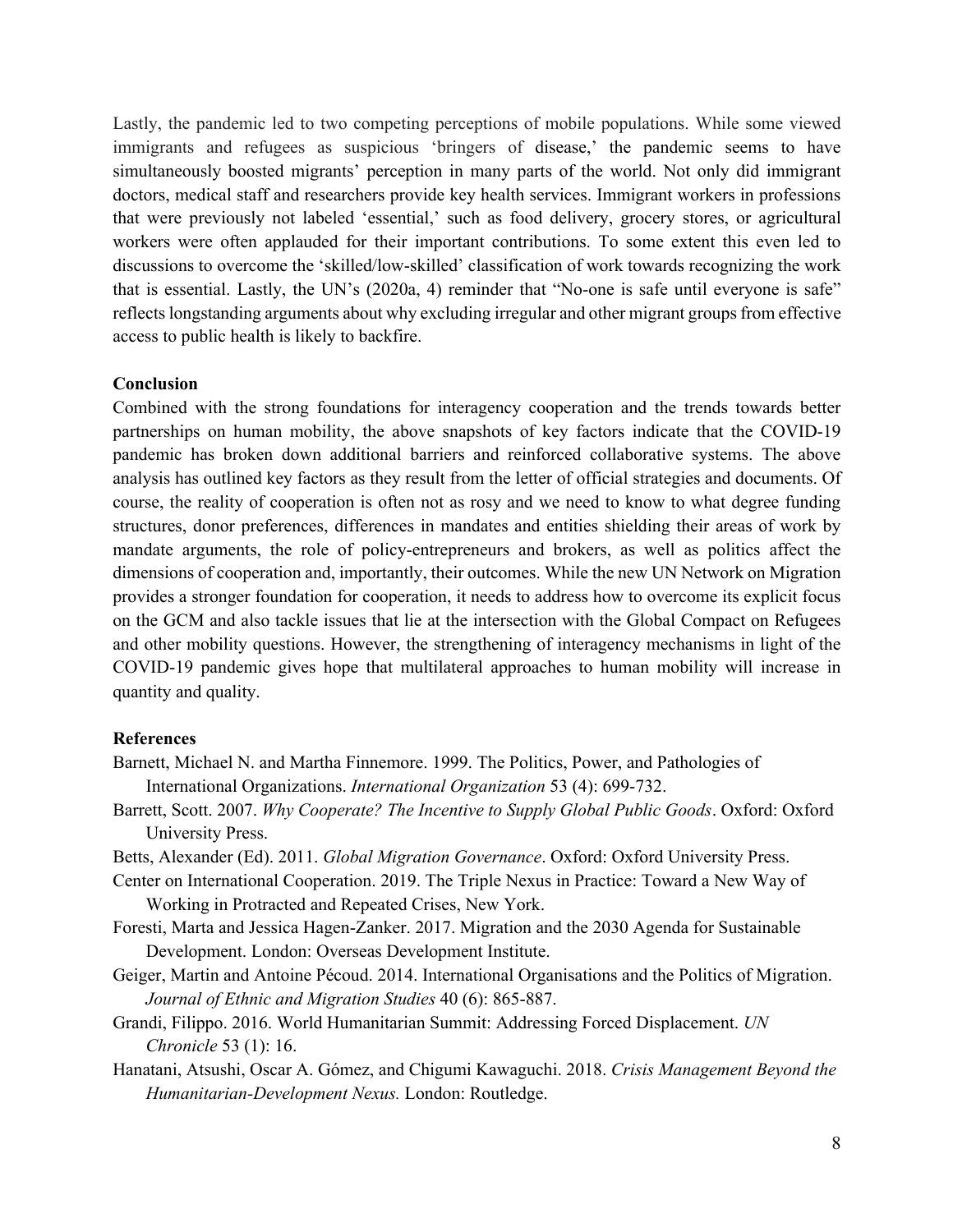- Karns, Karen A., Mingst, and Kendall W. Stiles 2015. *International Organizations: The Politics and Processes of Global Governance* (3rd Ed). Boulder: Lynne Rienner.
- Keohane, Robert O. 1982. The Demand for International Regimes. *International Organization* 36 (2): 325-355.
- Krisch, Nico. 2020. Institutions under Stress: Covid-19, Anti-Internationalism and the Futures of Global Governance. *Global Challenges*, Special Issue 1. Available at https://globalchallenges.ch/issue/special\_1/institutions-under-stress-covid-19-antiinternationalism-and-the-futures-of-global-governance/.
- Lebon-McGregor, Elaine. (forthcoming). 'Bringing about the "Perfect Storm" in Migration Governance? A History of the IOM.' In Pécoud, Antoine and Hélène Thiollet (eds) *Edward Elgar Handbook: The institutions of global migration governance,* Edward Elgar, Cheltenham.
- Mele, Valentina, and Giulia Cappellaro. 2018. Cross-level coordination among international organizations: Dilemmas and practices. *Public Administration* 96(4): 736–752.
- Migration Multi-Partner Trust Fund (MMPTF). 2019. Operations Manual. Available at http://mptf.undp.org/factsheet/fund/MIG00.
- Modi, Narendra. 2020. Keynote address at United Nations Economic and Social Council, July 17, 2020, available at https://www.narendramodi.in/pm-s-address-in-ecosoc-commemoration-ofuns-75th-anniversary-550579.
- Monkelbaan, Joachim. 2019. *Governance for the Sustainable Development Goals. Exploring an Integrative Framework of Theories, Tools, and Competencies.* Heidelberg: Springer.
- Naujoks. Daniel. 2018. "Achieving the Migration-Related Sustainable Development Goals." In: United Nations and International Organization for Migration, 2017 Situation Report on International Migration. Migration in the Arab Region and the 2030 Agenda for Sustainable Development, Beirut: UN Economic and Social Commission for Western Asia, pp. 73-122.
- Naujoks. Daniel. 2019. The Mobility Mandala. A global framework linking human mobility, public policy and sustainable development. Paper presented at the migration research brownbag series, Center for Migration Studies, New York, Nov 6, 2019.
- Newland, Kathleen. 2010. The Governance of International Migration: Mechanisms, Processes, and Institutions. *Global Governance* 16(3), pp. 331-343.
- OCHA. 2020a. Global Humanitarian Response Plan Covid-19, United Nations Coordinated Appeal, April – December 2020.
- OCHA. 2020b. Global Humanitarian Response Plan Covid-19, United Nations Coordinated Appeal, April – December 2020, Annexes (May Update).
- Ratha, Dilip, Supriyo De, Eung Ju Kim, Sonia Plaza, Ganesh Seshan, and Nadege Desiree Yameogo. 2020. Migration and Development Brief 32: COVID-19 Crisis through a Migration Lens. KNOMAD-World Bank, Washington, DC.
- Regional Risk Communication and Community Engagement (RCCE) Working Group. 2020. COVID-19: How to include marginalized and vulnerable people in risk communication and community engagement.
- Rinscheid, A. 2015. Crisis, Policy Discourse, and Major Policy Change: Exploring the Role of Subsystem Polarization in Nuclear Energy Policymaking. *European Policy Analysis* 1(2): 34-70.